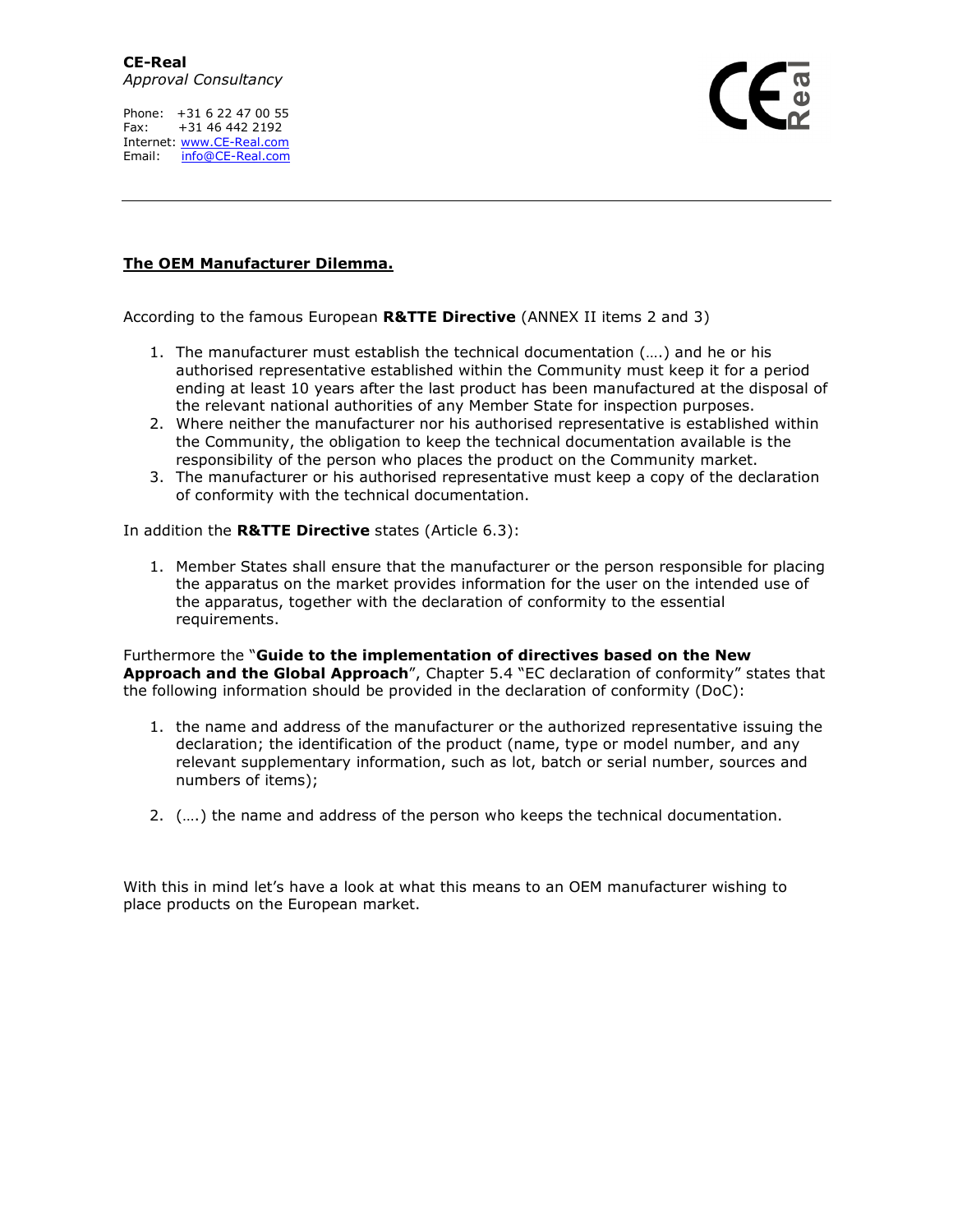It is the OEM manufacturer's business to sell his product to multiple customers. These customers will possibly re-brand the equipment and to place it on the market.

OEM manufacturers will find their customers in various ranges of the market. They can be sales companies using the OEM device as addition to their sales catalogue. But they can also be large corporations who will use the OEM product as added value to their own product-line. Even a competitor looking for a fast way to the market can decide to buy a product from an OEM company.

As most OEM manufacturers are not established within the European Union and will do not have an authorised representative within the EU either, responsibility for following the European rules are placed with the person responsible for placing the apparatus on the market.

This means that the procedure of making sure that the equipment is sold legally has to be repeated every time a customer decides to place the product on the European market. Part of the procedure is that a Technical File or a Technical Construction File has to be created. The data for these files will have to be provided by the OEM manufacturer.

This situation is not ideal for the OEM manufacturer for the following reasons:

- The need to repeat the procedure will cost a lot of time and money.
- The OEM manufacturer will have to make strategic design- and manufacturing information available to companies who may be their competitor.
- The OEM manufacturer has no control over the procedure. If a customer says that everything necessary has been done, the manufacturer can only believe it.
- The technical file must be kept and maintained until 10 years after the final production date. I will prove very difficult to manage the multiple technical files at various locations.

Is there a solution to this problem? Sure there is!

**CE-Real** is available to manufacturers to act as their authorized representative within the European Union.

Having **CE-Real** as your representative will take away the above mentioned reservations:

- Only one single technical file will have to be created and filed. Various OEM models to be shipped to the EU market can be added as Appendix to the original file.
- The strategic design- and manufacturing information will be kept in a safe place (actually at least two places to avoid loss due to fire or other accidents) and the contents will be secure following the signing of non-disclosure agreements
- CE-Marking is our business, so you can be sure everything will be done according to the EU rules and regulations
- There will be one single version of the technical information on file. Therefore maintenance will be simple. Further it will be easy to guarantee that the file will be kept as long as it is required. Even possible reorganizations or personnel changes in the manufacturers organization will not have the risk that the file gets 'lost' over time.